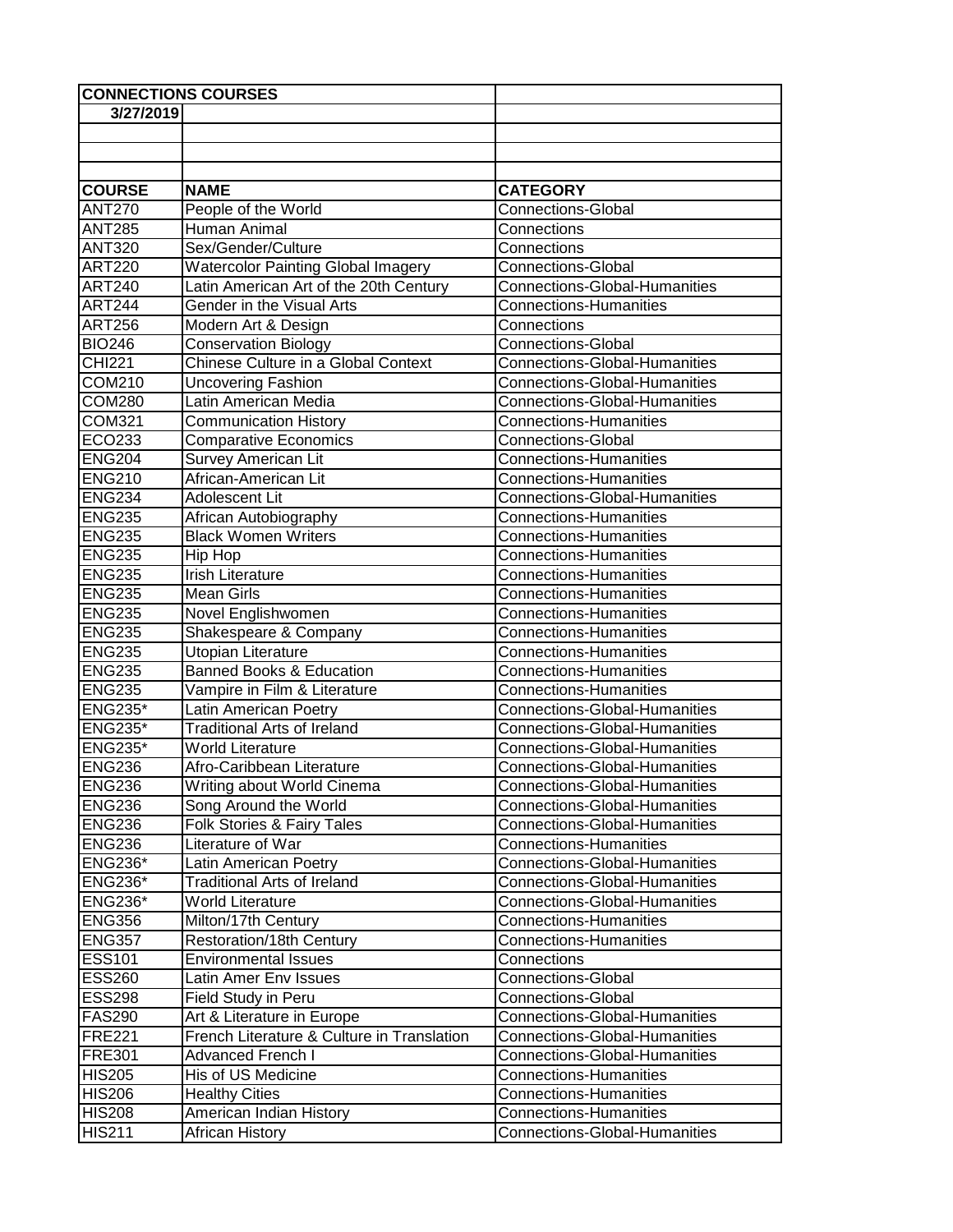| HIS216        | Pennsylvania                                 | <b>Connections-Humanities</b>        |
|---------------|----------------------------------------------|--------------------------------------|
| <b>HIS221</b> | <b>Ancient Cultures of America</b>           | Connections-Global-Humanities        |
| <b>HIS224</b> | Latin America                                | <b>Connections-Global-Humanities</b> |
| <b>HIS236</b> | Magic in World History                       | <b>Connections-Global-Humanities</b> |
| <b>HIS237</b> | Gender in Global South                       | <b>Connections-Global-Humanities</b> |
| <b>HIS241</b> | Early East Asian                             | <b>Connections-Global-Humanities</b> |
| <b>HIS241</b> | Early East Asian                             | <b>Connections-Global-Humanities</b> |
| <b>HIS265</b> | France                                       | <b>Connections-Global-Humanities</b> |
| <b>HIS266</b> | 19th Century Europe                          | <b>Connections-Global-Humanities</b> |
| <b>HIS266</b> | 20th Century Europe                          | <b>Connections-Global-Humanities</b> |
| <b>HIS270</b> | Germany                                      | <b>Connections-Global-Humanities</b> |
| HIS275        | Women's Work                                 | <b>Connections-Global-Humanities</b> |
| <b>HIS277</b> | History of Family in Latin America           | <b>Connections-Global-Humanities</b> |
| <b>HIS280</b> | <b>Environmental History</b>                 | <b>Connections-Global-Humanities</b> |
| <b>HIS299</b> | Disease/Society in Latin America             | <b>Connections-Global-Humanities</b> |
| <b>HIS312</b> | <b>US Economic History</b>                   | <b>Connections-Humanities</b>        |
| <b>HIS315</b> | World War II Era                             | <b>Connections-Global-Humanities</b> |
| <b>HIS322</b> | <b>US Urban History</b>                      | <b>Connections-Humanities</b>        |
| <b>HIS330</b> | Mexico                                       | <b>Connections-Global-Humanities</b> |
| <b>HIS345</b> | Sex/Society/Early Modern Europe              | <b>Connections-Global-Humanities</b> |
| <b>HIS352</b> | African Diaspora                             | <b>Connections-Global-Humanities</b> |
| <b>HIS361</b> | Early Middle Ages                            | <b>Connections-Global-Humanities</b> |
| <b>HIS362</b> | Later Middle Ages                            | <b>Connections-Global-Humanities</b> |
| <b>HIS373</b> | Holocaust                                    | <b>Connections-Global-Humanities</b> |
| <b>HIS374</b> | Germany since 1800                           | <b>Connections-Global-Humanities</b> |
| HIS375        | France since 1789                            | <b>Connections-Global-Humanities</b> |
| <b>HIS380</b> | Modern India                                 | <b>Connections-Global-Humanities</b> |
| HISJ24        | Drama of the American Past                   | <b>Connections-Humanities</b>        |
| <b>IDS181</b> | Film & Literature World Focus                | Connections-Global-Humanities (ADP)  |
| <b>IDS215</b> | Communicating: Family, Communities & Schools | Connections                          |
| <b>IDS242</b> | Leadership                                   | <b>Connections-Humanities</b>        |
| <b>IDS248</b> | Films about the Middle Ages                  | Connections-Global-Humanities (ADP)  |
| <b>IDS260</b> | Latin American Environmental Issues          | <b>Connections-Global</b>            |
| <b>IDS303</b> | <b>Sex Roles</b>                             | Connections                          |
| <b>LAS221</b> | Ancient Cultures of America                  | <b>Connections-Global-Humanities</b> |
| <b>LAS224</b> | Latin America                                | <b>Connections-Global-Humanities</b> |
| <b>LAS277</b> | History of Family in Latin America           | <b>Connections-Global-Humanities</b> |
| <b>LAS299</b> | Disease/Society in Latin America             | <b>Connections-Global-Humanities</b> |
| <b>MUS287</b> | American Musical                             | Connections                          |
| PHI135        | Race/Class/Gender                            | <b>Connections-Humanities</b>        |
| <b>PHI204</b> | <b>Public Morality</b>                       | <b>Connections-Humanities</b>        |
| <b>PHI206</b> | Love, Sex, Friendshp                         | <b>Connections-Humanities</b>        |
| <b>PHI217</b> | Asian Philosophy                             | <b>Connections-Global-Humanities</b> |
| <b>PHI218</b> | African Philosophy                           | <b>Connections-Global-Humanities</b> |
| PHI219        | Latin American Philosophy                    | <b>Connections-Global-Humanities</b> |
| <b>PHI250</b> | <b>Business Ethics</b>                       | <b>Connections-Humanities</b>        |
| PHI257        | <b>Buddhism Across Cultures</b>              | <b>Connections-Global-Humanities</b> |
| <b>PHI260</b> | <b>Biomedical Ethics</b>                     | <b>Connections-Humanities</b>        |
| <b>PHI270</b> | <b>Environmental Ethics</b>                  | <b>Connections-Humanities</b>        |
| <b>PHI296</b> | Yoga                                         | <b>Connections-Global-Humanities</b> |
| <b>PHI314</b> | Ancient/Medieval Political Thought           | <b>Connections-Global-Humanities</b> |
| <b>PHI315</b> | <b>Political Theory</b>                      | Connections                          |
| <b>POL242</b> | Human Rights                                 | <b>Connections-Global</b>            |
| <b>POL260</b> | Politics of Russia                           | <b>Connections-Global</b>            |
| <b>POL273</b> | Globalization                                | <b>Connections-Global</b>            |
|               |                                              |                                      |